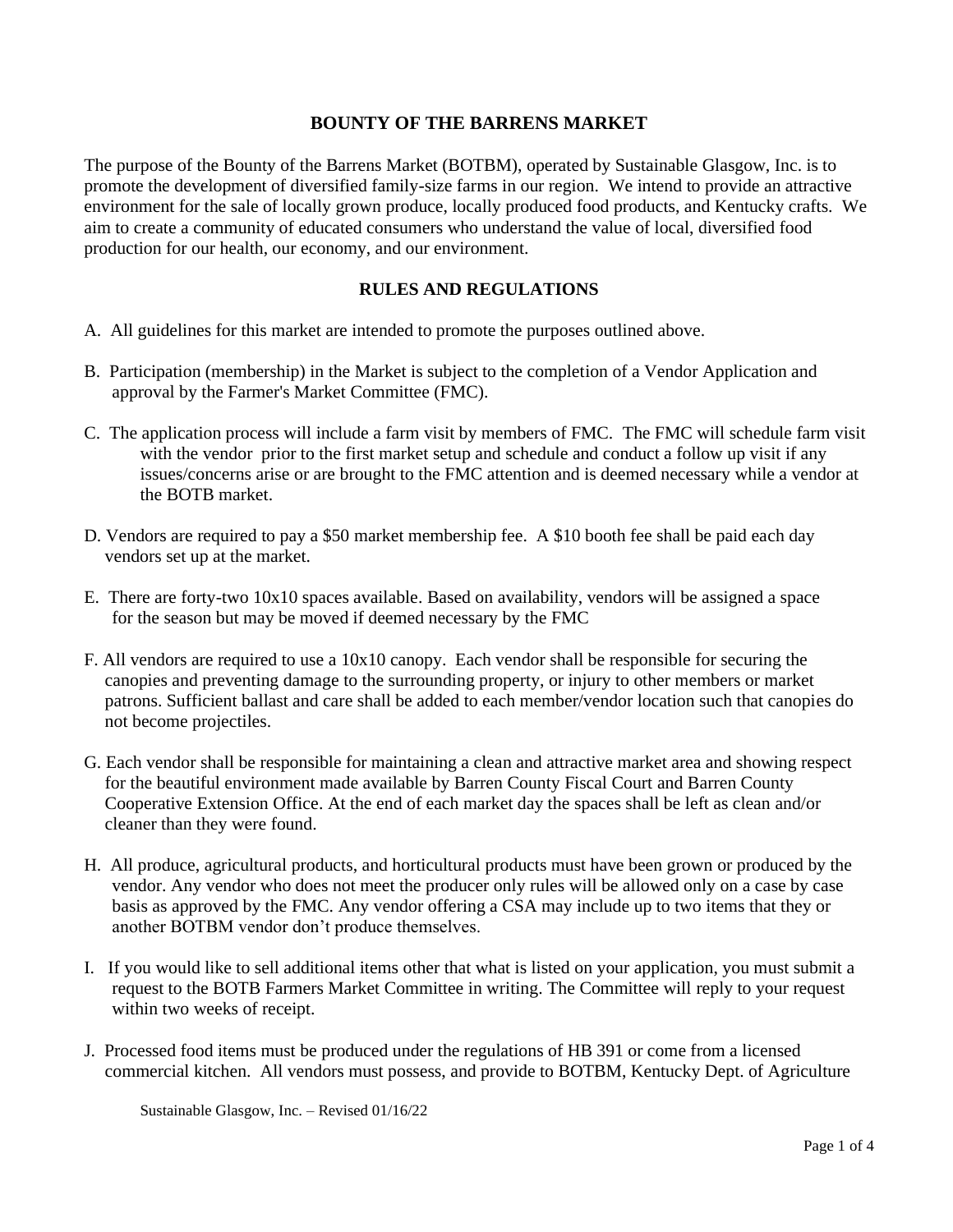certification for each class of products (if regulated by KDA) and meet all KDA standards for the handling of eggs, meat, milk and value-added products.

- K. Any vendor who sells products by weight, must do so using weighing systems approved and certified by KDA.
- L. Individual vendors set the price for their products.
- M. Market days and opening date will be set annually by FMC.
- N. Hours of operation will be determined by the FMC. No selling will be permitted before 8am opening of market.
- O. Vendor's identification should be prominently displayed.
- P. The Vendor shall indemnify, defend, and hold harmless Sustainable Glasgow, Inc., and Barren County Fiscal Court and each listed entity's respective officers, directors, partners, agents, members and employees from and against any and all demands, claims, damages to persons or property, losses and liabilities including reasonable attorneys' fees (collectively "Claims") arising out of or caused by the Vendor's employees, agents and others acting on its behalf, negligence in connection with the provision of services or goods of the Vendor. The Vendor shall not have waived or be deemed to have waived, by reason of this paragraph, any defense, which it may have with respect to such Claims.
- Q. Any vendor whose behavior is deemed detrimental to the goals of the market may be asked to leave by the FMC, whose decisions shall be final.
- R. Sustainable Glasgow, Inc. and BOTBM, through its Market Manager, Board, and FMC, reserves the right to interpret these rules and regulations, waive any technicalities, and make any decisions relative to the operation of the market that, solely in the opinion of the Board and Manager, best suit the overall purpose of BOTBM as stated above. All decisions by the Board and Market Manager, relative to the operation of BOTBM, are final and immediately applicable to all vendors.
- S. White canopy tents may be rented from Sustainable Glasgow (if available) for \$10.00 per day for a maximum of two market days per year.
- T. As of May 1, 2020 all vendors should be aware of COVID-19 related guidance. All vendors will be expected to follow such guidelines if restrictions are in place and until restrictions are lifted by the market committee and Sustainable Glasgow board of directors. The FMC will keep all vendors updated if and when any restrictions are in place.

## **BOUNTY OF THE BARRENS FARMER'S MARKET COMMITTEE**

- A. The FMC shall consist of 5 vendors plus the Market Manager.
- B. The 2022 Farmers' Market Committee is Jacqueline Berry, Larry Berry, Genelle Jones, Bren Echols, Sarah Shirley, and Josh Johnson (Market Manager).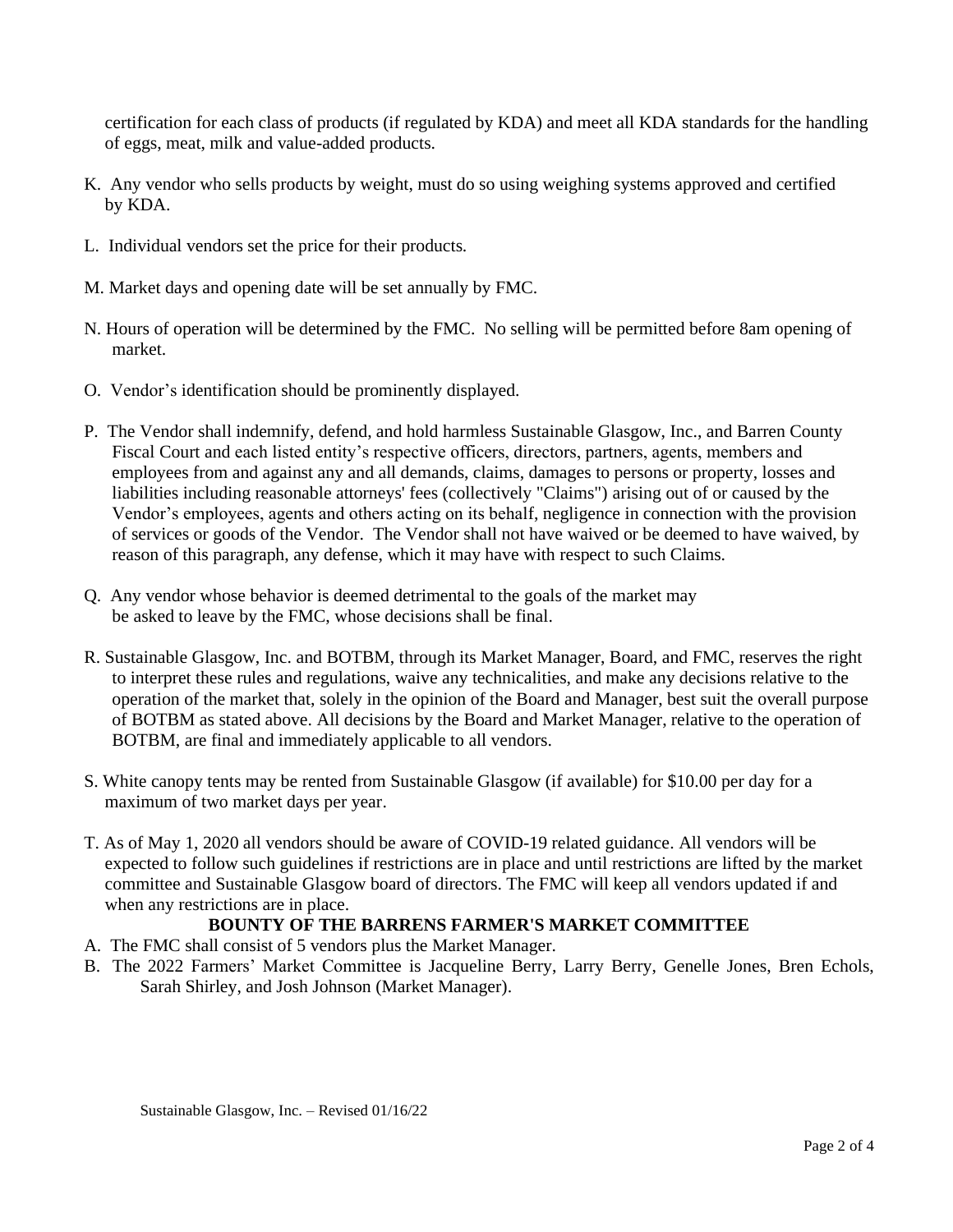# **Bounty of the Barrens Farmers' Market 2022 Producer/Vendor Application**

| E-mail ________________________________Website _________________________________                  |  |
|---------------------------------------------------------------------------------------------------|--|
| Do you have a stamp to allow the acceptance of FMNP (Senior and WIC) Vouchers? _____ Yes _____ No |  |
| Will you be able to accept SNAP (EBT/Food Stamps) tokens? ____ Yes ____ No                        |  |
|                                                                                                   |  |

Bounty of the Barrens Farmers' Market (hereinafter "BOTBFM") is a producer-only market, certified by the Kentucky Department of Agriculture as a registered Kentucky Farmers Market. As such, the market, and all vendors therein must comply with the strict rules of the market, and of the Commonwealth of Kentucky. Submission and execution of this application indicates that I acknowledge that I have read and understand the Market Rules for BOTBFM, and that I agree to abide by all the rules adopted by the BOTBFM Management, from time to time, in its sole discretion. I further acknowledge that I have received a copy of the rules.

Signature of vendor applicant: \_\_\_\_\_\_\_\_\_\_\_\_\_\_\_\_\_\_\_\_\_\_\_\_\_\_\_\_\_\_\_\_\_\_\_\_\_\_\_\_\_\_\_Date:\_\_\_\_\_\_\_\_\_\_\_\_\_\_\_\_\_\_

The Producer/Vendor, by their signature above, shall indemnify, defend, and hold harmless Sustainable Glasgow, Inc., and its officers, directors, partners, agents, members and employees from and against any and all demands, claims, damages to persons or property, losses and liabilities including reasonable attorneys' fees (collectively "Claims") arising out of or caused by the Producer/Vendor's, its employees, agents and others acting on its behalf, negligence in connection with the provision of services or goods of the Producer/Vendor. The Producer/Vendor shall not have waived or be deemed to have waived, by reason of this paragraph, any defense which it may have with respect to such Claims.